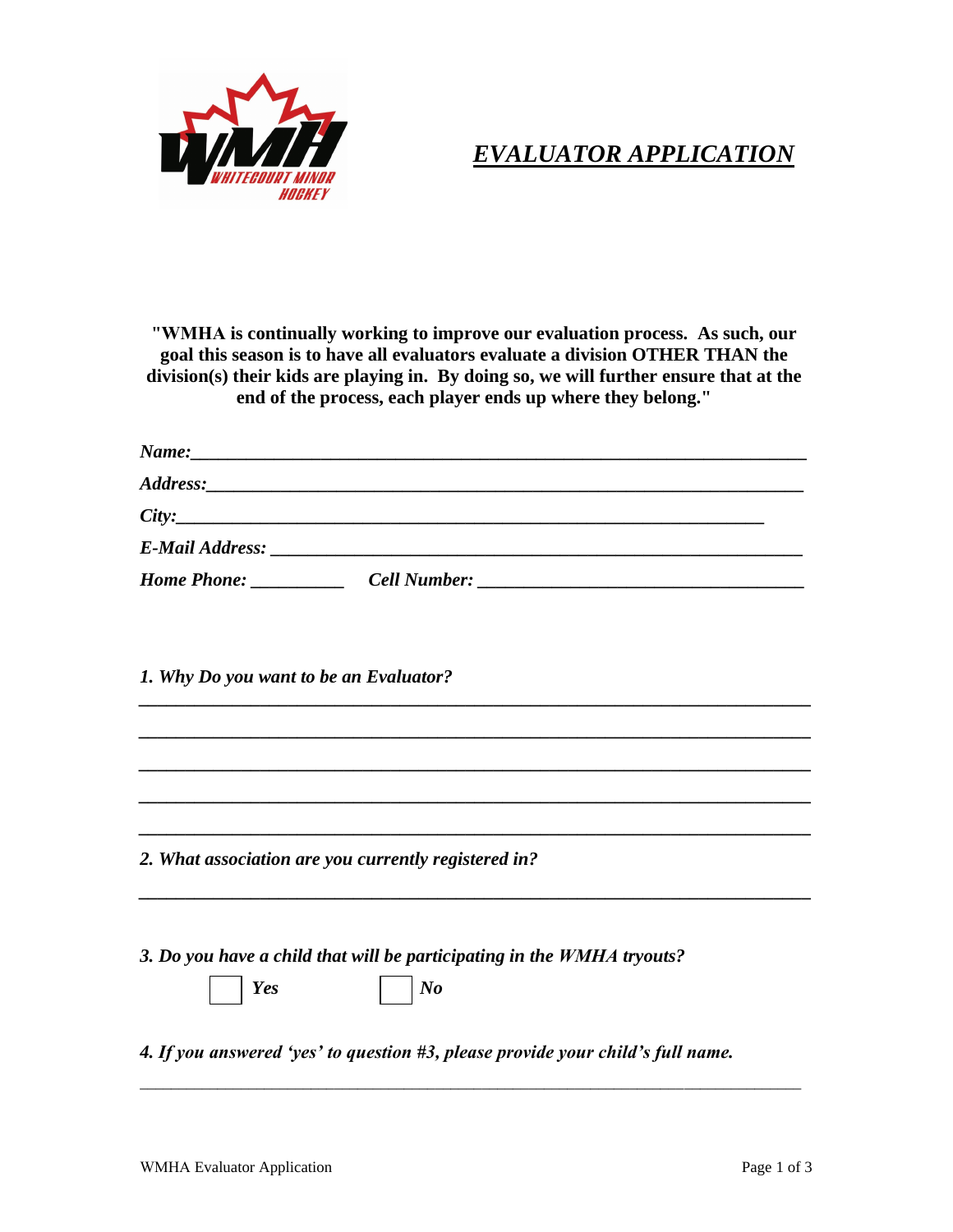5. Have you previously been an evaluator for WMHA or any other Association? If so, when and where?

6. What is your hockey background?

7. What level of coaching certification have you completed (ie Coach Dev 1, etc)?

8. List all previous coaching experience.

9. Can you commit to attend every WMHA evaluation skate, including those your child may not be participating in?

 $NQ$